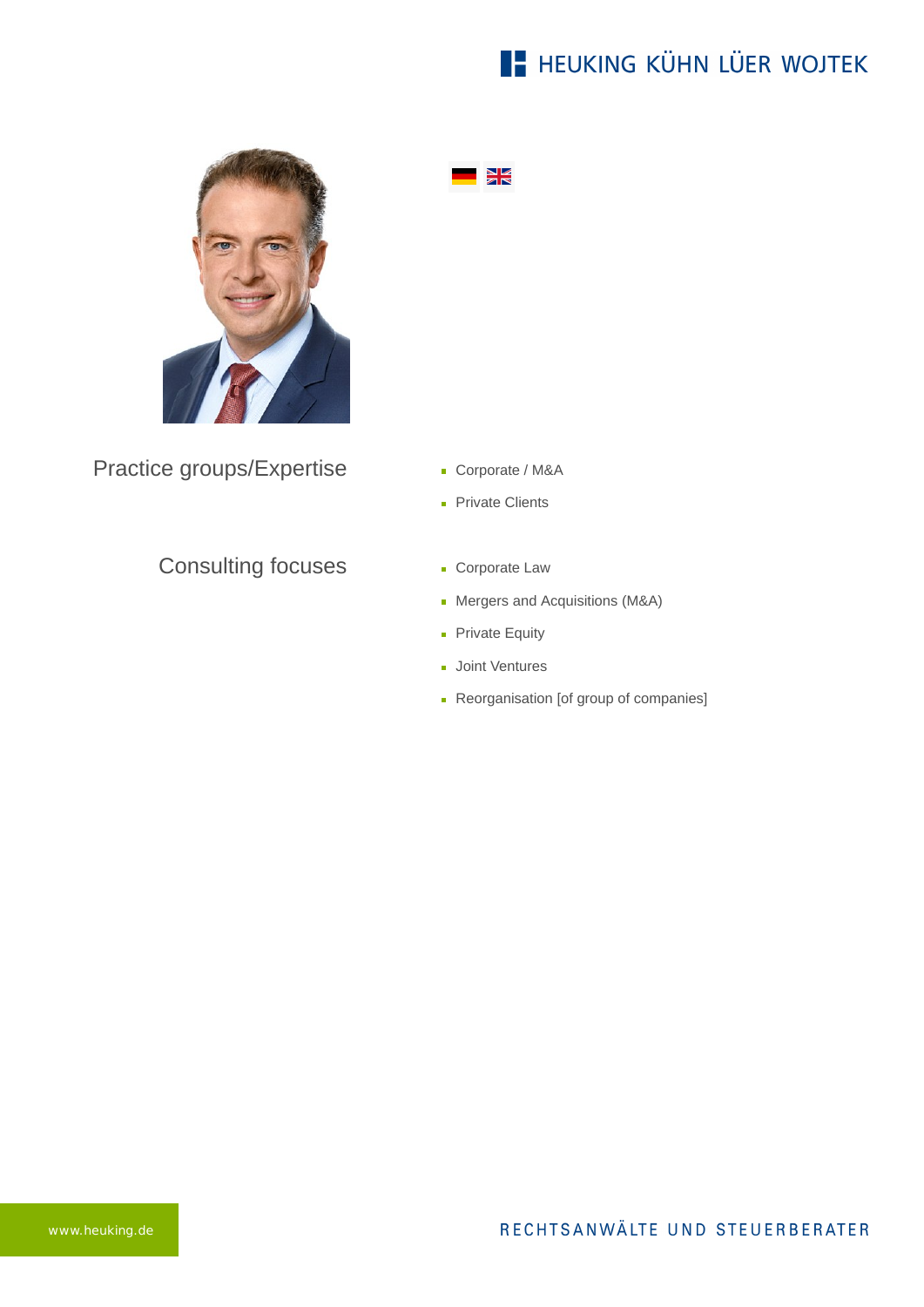## **E** HEUKING KÜHN LÜER WOJTEK

| Vita                     | <b>Admitted to the Bar</b><br>since 2000                                                                                                                                                                                                |
|--------------------------|-----------------------------------------------------------------------------------------------------------------------------------------------------------------------------------------------------------------------------------------|
|                          | <b>Education and former activities</b><br><b>DLA Piper, Cologne (Counsel)</b><br>2009-2014<br>Weil Gotshal Manges, Munich (Senior Associate)<br>2006-2009<br>Simmons & Simmons, Düsseldorf<br>2000-2005                                 |
|                          | Bar Examination, Admission to Bar<br>1999<br>Doctoral Thesis on "Tax Accounting of Environmental<br>Assets"<br>1998<br>University of Osnabrück: Master of Law (Taxation)<br>1995-1996<br><b>First State Examination</b>                 |
| <b>Teaching activity</b> | 1995<br>• Lecturer at ADI (Academy for real estate industry)                                                                                                                                                                            |
| <b>Affiliations</b>      | • VGR Gesellschaftsrechtliche Vereinigung<br>Deutsch-Britische Juristenvereinigung e.V.<br>- Westfälischer Steuerkreis e.V, tax OS e.V.<br>International Bar Association (IBA)<br>ArMiD - Aufsichtsräte Mittelstand in Deutschland e.V. |